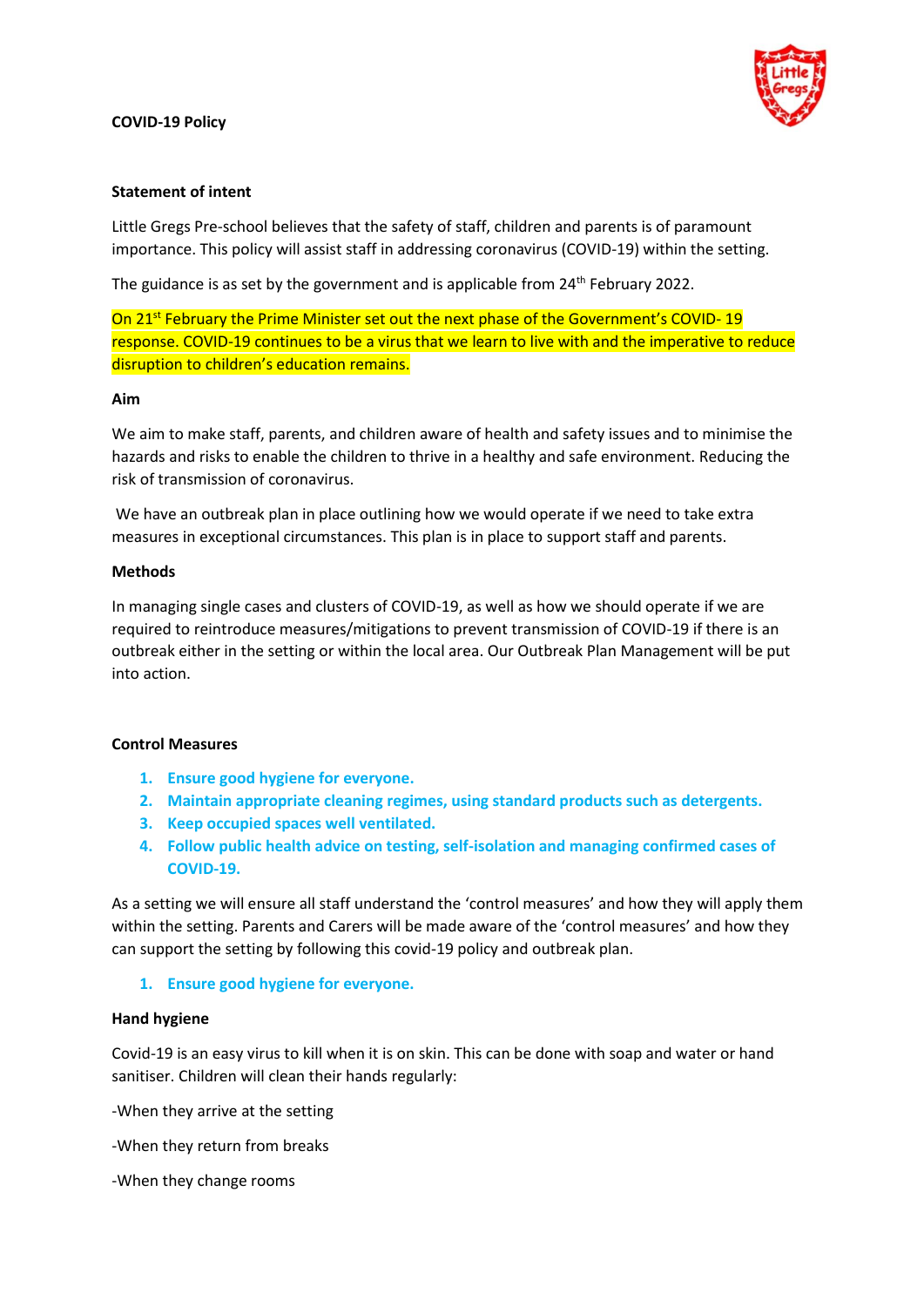

-Before and after eating

-After using the bathroom

-When they leave the setting to go home

Staff working between rooms will wash their hands before entering the room.

Staff will sanitiser their hands before entering and leaving the pre-school. Staff will wash their hand with soap and water throughout the day.

Visitors will be able to sanitiser their hands before entering, throughout and leaving the pre-school.

## **Respiratory hygiene**

The 'catch it, bin it, kill it' approach will be encouraged throughout the pre-school.



Posters are displayed around the setting and staff will encourage the children 'Catch it, bin it, kill it' approach.

Tissues will be available around the pre-school.

### **Use of personal protective equipment (PPE)**

The staff in the setting will not require PPE beyond what they would normally need for their work.

### **What PPE to wear when caring for a symptomatic individual**

-Fluid-resistant surgical face masks (also known as Type IIR)

-Disposable gloves

-Disposable plastic aprons

-Eye protection (for example, a face visor or goggles)

How much PPE you need to wear when caring for someone with symptoms of COVID-19 depends on how much contact you have.

A face mask should be worn if you are in face-to-face contact.

If physical contact is necessary, then gloves, an apron and a face mask should be worn.

Wear eye protection if a risk assessment determines that there is a risk of fluids entering the eye, for example, from coughing, spitting, or vomiting.

When PPE is used, it is essential that it is used properly. This includes scrupulous hand hygiene and following guidance on how to put PPE on and take it off safely in order to reduce self-contamination.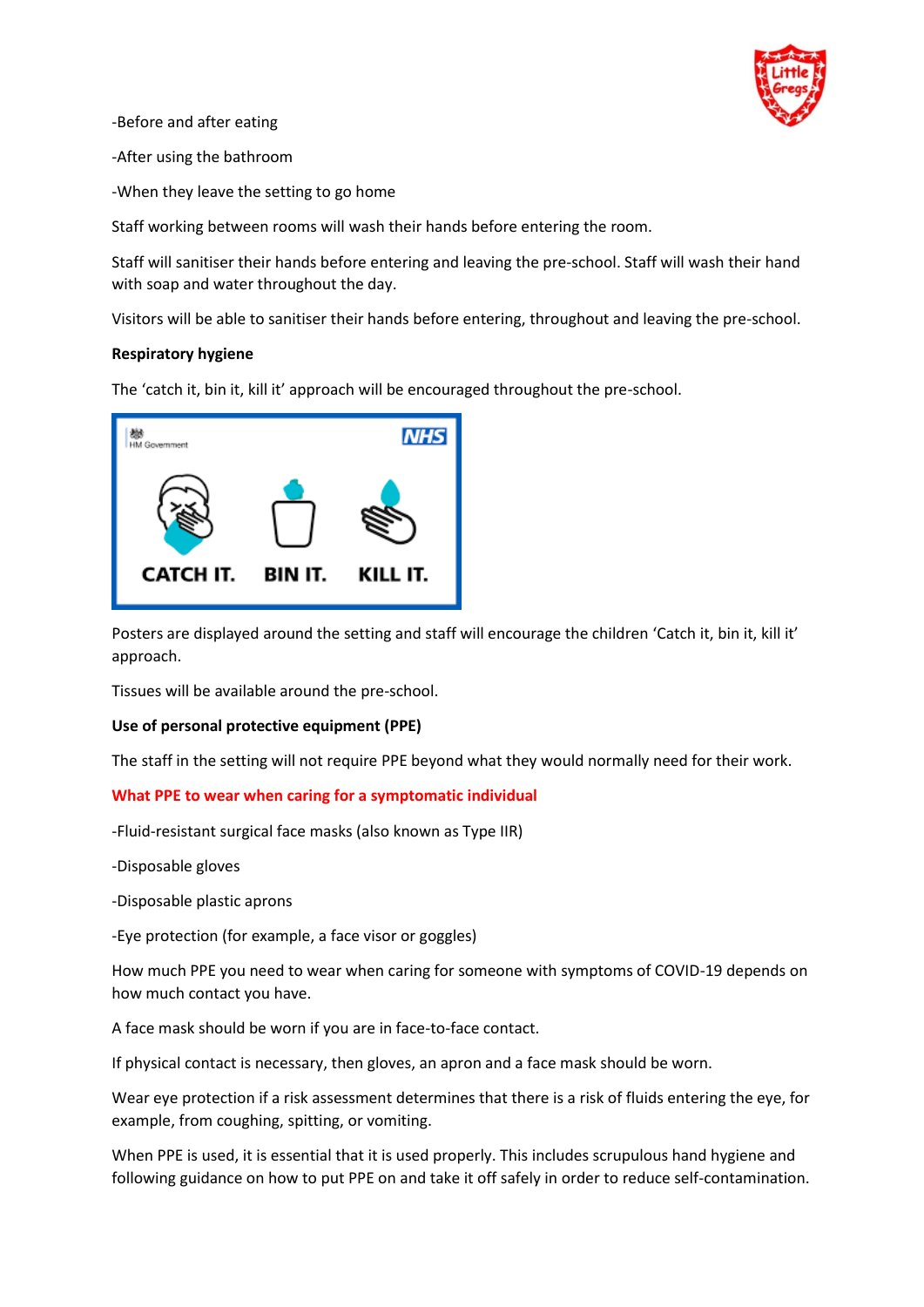

## **Face masks should:**

-Cover both the nose and mouth

- -Not be allowed to dangle around the neck
- -Not be touched once put on, except when carefully removed before disposal
- -Be changed when they become moist or damaged
- -Be worn once and then discarded
- -hands should be cleaned after disposal

## 2. Maintain appropriate cleaning regimes, using standard products such as detergents.

The pre-school has a daily cleaning schedule in place. This ensures regular cleaning of areas and equipment 3 times a day with a particular focus on frequently touched surfaces. Staff sign the enhanced cleaning sheet to confirm it has been cleaned.

The pre-school undergoes a big clean at the end of each day by the pre-school caretaker.

## 3.Keep occupied spaces well ventilated.

All staff will ensure the pre-school is well ventilated with full fresh air and ensure that a comfortable environment is maintained.

Windows will be opened at the start of the day and closed at the end of the day. Doors will not be opened without adult supervision as we need to ensure children are kept safe.

4.Follow public health advice on testing, self-isolation and managing confirmed cases of COVID-19.

### **When a staff member or child develops COVID-19 symptoms or has a positive test**

All staff, child and other adults should follow the guidance on <https://www.gov.uk/government/publications/covid-19-people-with-covid-19-and-their-contacts>

Little Greg's Pre-School has a duty to protect other children and staff from possible infection of COVID-19. If your child has symptoms or have a confirmed case of COVID-19, we will refuse to take your child, while they are ill.

If a child becomes ill while at pre-school, a parent will be call to collect them.

### **Symptoms**

The main symptoms of coronavirus (COVID-19) are:

- A high temperature
- A new, continuous cough or worsening of a cough
- A loss or change to your sense of smell or taste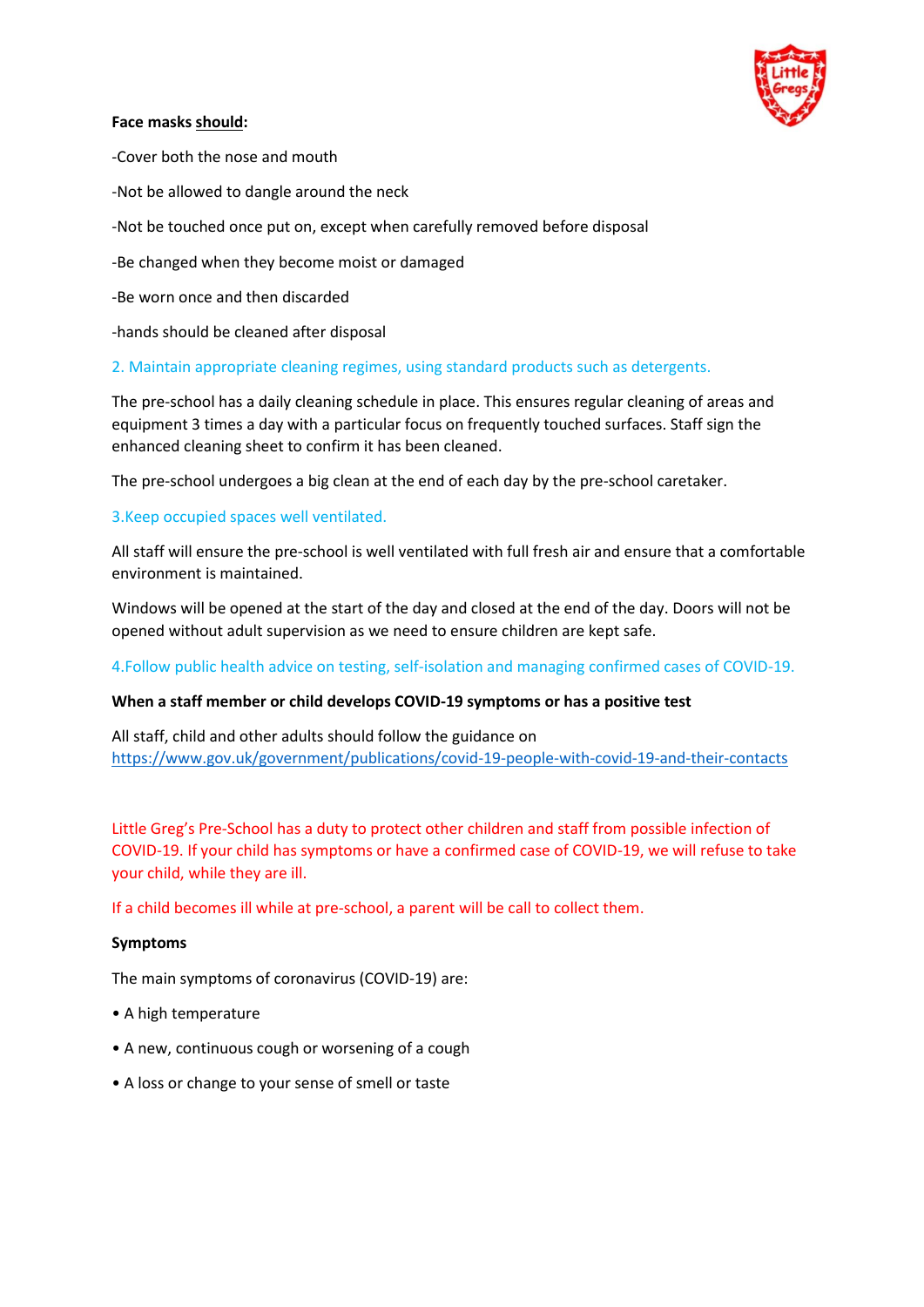

# **Asymptomatic testing**

From 21st February 2022, staff in early year's settings will not be expected to continue taking part in regular asymptomatic testing. In the event of an outbreak, all staff will be advised by management to test for a period of time.

## **Face coverings**

Face coverings are no longer advised to be worn by staff and visitors.

If the setting has an outbreak, face coverings will be temporarily worn in communal areas, unless exempt.

## **Children and staff travelling from aboard**

All parents (with children) and staff travelling to England must adhere to government travel advice <https://www.gov.uk/guidance/travel-to-england-from-another-country-during-coronavirus-covid-19>

Parents travelling abroad should bear in mind the impact on their child's education which may result from any requirement to quarantine or isolate upon return to the setting.

## **Vaccination**

All Little Greg's Staff are encouraged to take up the offer of the vaccine. More information can be found a[t https://www.nhs.uk/conditions/coronavirus-covid-19/coronavirus](https://www.nhs.uk/conditions/coronavirus-covid-19/coronavirus-vaccination/coronavirus-vaccine/)[vaccination/coronavirus-vaccine/](https://www.nhs.uk/conditions/coronavirus-covid-19/coronavirus-vaccination/coronavirus-vaccine/)

# **Reporting COVID-19 cases to Ofsted and Public Health**

From 21<sup>st</sup> February 2022, we are no longer required to notify Ofsted.

We will continue to notify public health and Warwickshire Early Years.

# **Staying in touch with parents or carers whose children are at home.**

All children should be able to attend as normal, with exception of those children who may still have to self-isolate.

We will provide children who are in isolation with support if required. The child's key person will plan activities for the child to do at home. Online zoom sessions will be held with the key person and peers to help maintain contact with the setting and continue to develop positive relationships.

Parents and Carers may find the following useful while at home.

- Hungry Little Minds provides simple fun, activities for kids aged 0 to 5 for parents to do at home with children to support their early learning
- BBC Tiny Happy People activities for babies, toddlers, and children
- Words for Life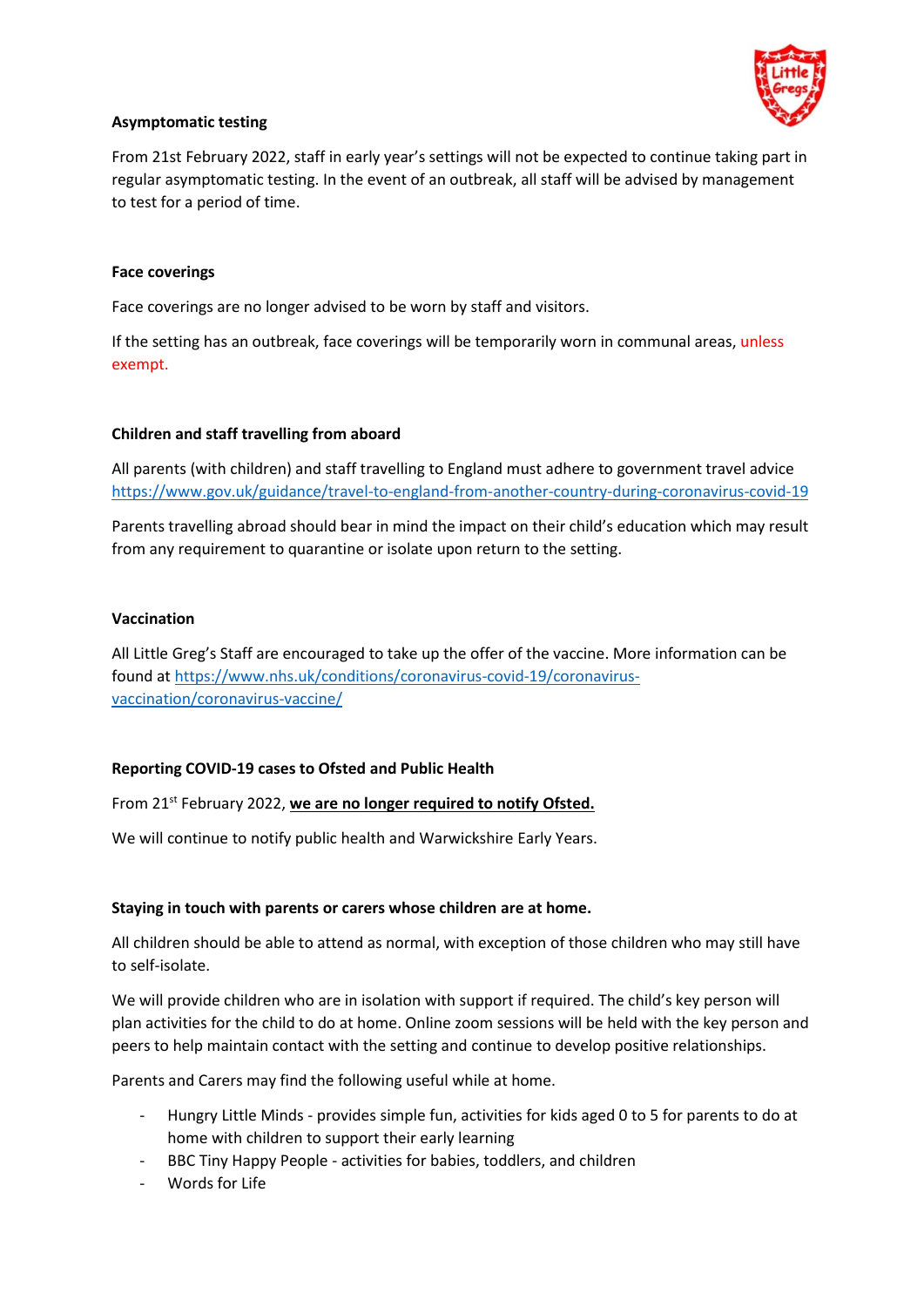

- Help children aged 2 to 4 to learn at home: coronavirus (COVID-19)

## **New admissions**

We have our virtual tour available on our website and Facebook page. Parents/carers who are keen to visit in person the following measures will be followed:

- Wash hands before and after the visit.
- Visit the pre-school after hours, and strict social distancing will be observed.

## **Parents settling children.**

Parents and carers are able to enter the setting to help their child adapt to their new environment. Parents and carers must:

- Wash hands before and after the visit
- stay for a limited amount of time (ideally not more than an hour)
- avoid close contact with other children.
- are aware of the control measures, how this impacts them, and their responsibilities in supporting it when visiting a setting with their child.

## **Visits by parents/carers**

In-person visits can take place with the agreement of pre-school manager if they are necessary, the first preferred option would be remote visits or meeting. The following measures will be followed:

- Wash hands before and after the visit.
- Visit the pre-school after hours, and strict social distancing will be observed.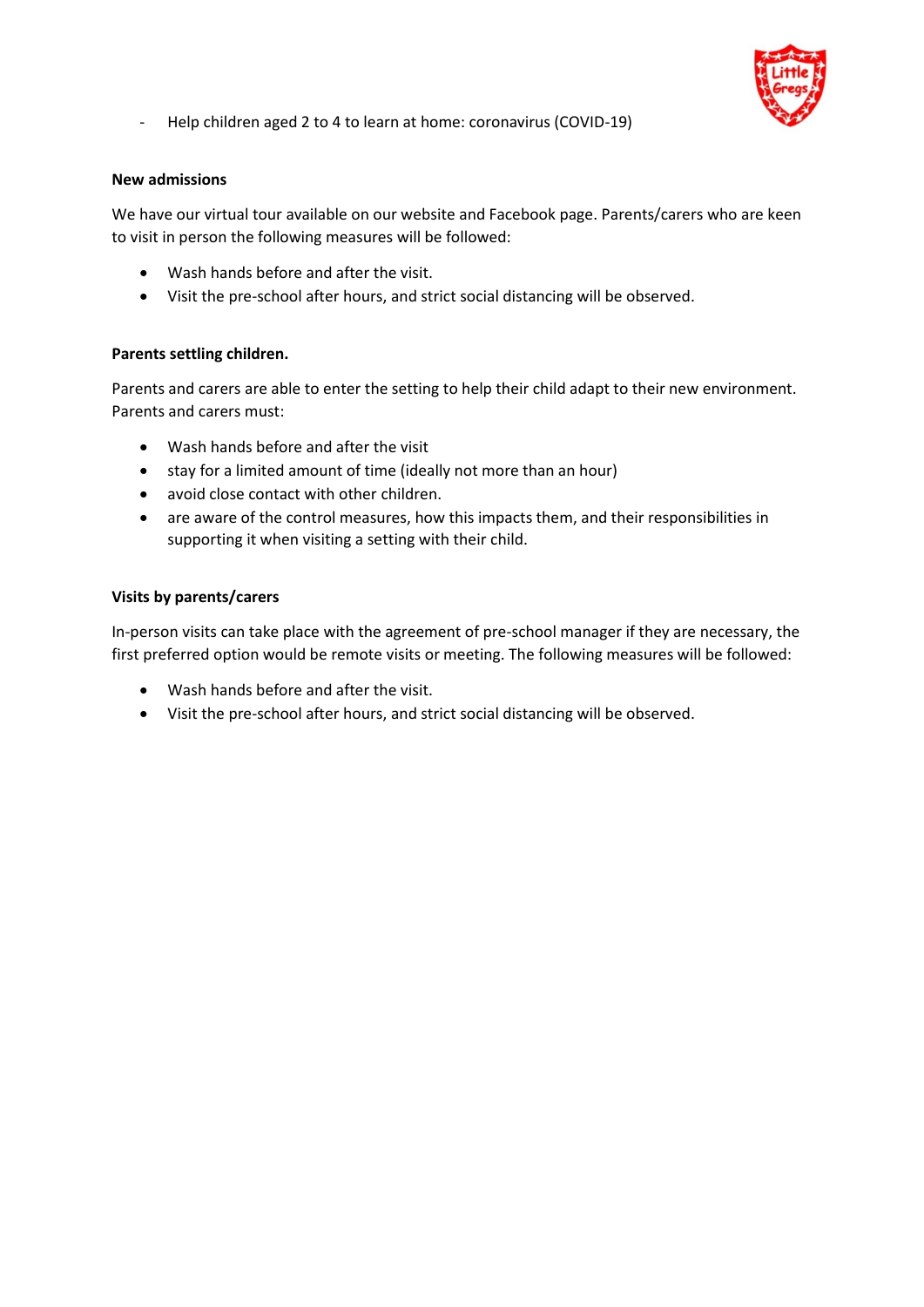

This policy was written in line with 'The UK Government's Action for early years and childcare providers during the coronavirus (COVID-19) outbreak.

#### [www.gov.uk](http://www.gov.uk/)

Public Health Warwickshire Toolkit Written by: Sarah Wilkes, Pre-school Manager. 1st June 2020 Reviewed in line with Government guidance and Public Health: 16<sup>th</sup> November 2021. Reviewed in line with Government guidance November 2021. Reviewed in line with Government guidance December 2021 Reviewed in line with Public Health: 4th January 2022 Reviewed in line with Government temporarily changes: 11<sup>th</sup> January 2022. Reviewed in line with Government Guidance: 17<sup>th</sup> January 2022. Reviewed in line with Government Guidance: 27th January 2022 Reviewed in line with Government Guidance: February 2022